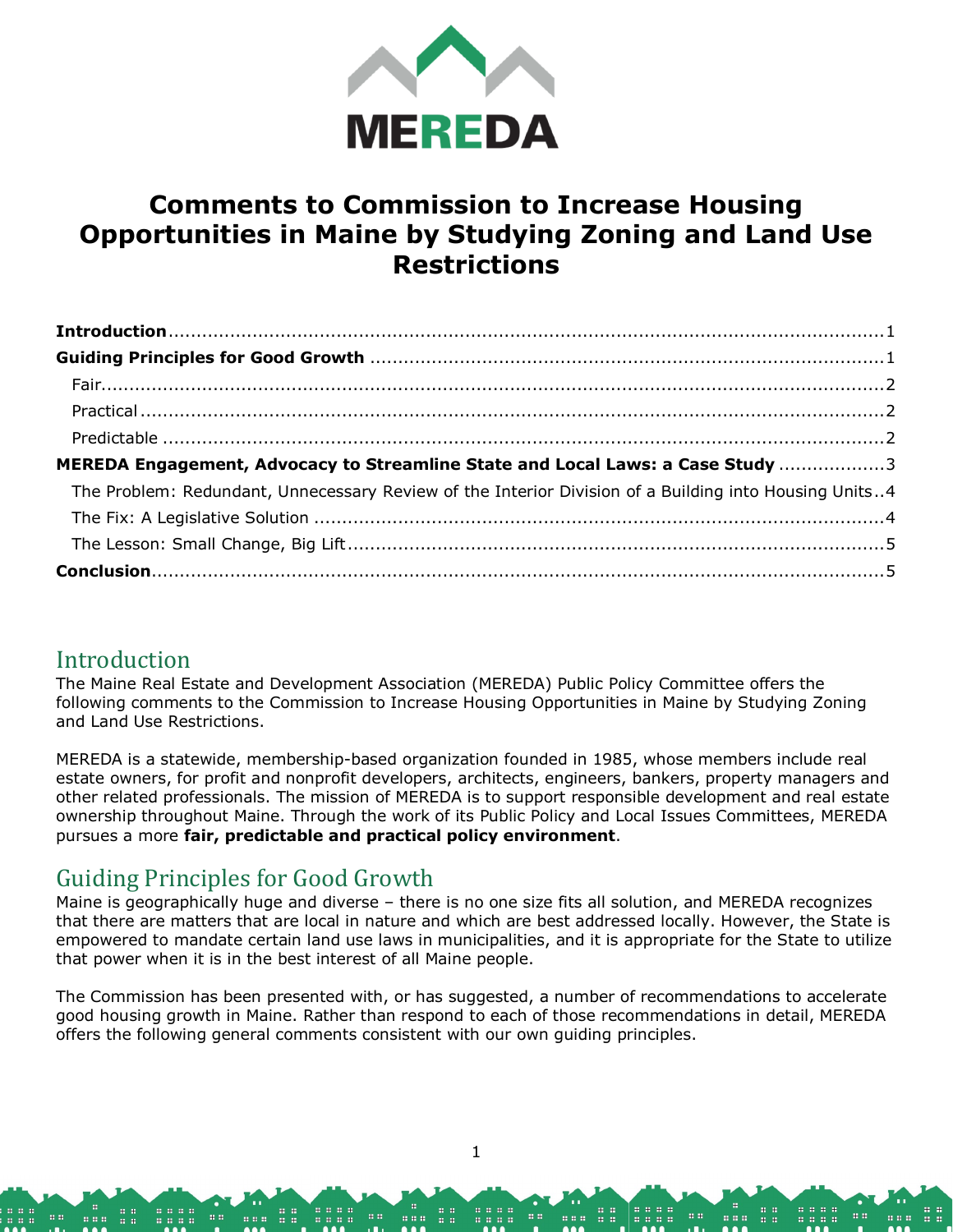### <span id="page-1-0"></span>Fair

MEREDA applauds the work of this Commission in looking at the challenging issues underpinning the lack of affordable and workforce housing in Maine. We agree that there is a housing crisis, and that we must all work collectively to ensure that all Maine people have access to safe, affordable housing. MEREDA supports the Commission's efforts to look at historical inequities in zoning and housing laws and ordinances.

The impact of these historical practices very much informs our current zoning landscape – they have increased sprawl and decreased innovation in density development, including by discouraging innovation in clean transportation and energy, and making it difficult for individuals to live within an accessible distance of services they may need.

MEREDA encourages this Commission to take action that will create more accessibility in Maine's housing market, promote home ownership for all Maine people, and level the playing field for housing creation and accessibility, in all our communities.

### <span id="page-1-1"></span>Practical

In some ways, this is the key principle in considering policies to incentivize housing development. If it is not practical to build a housing project, it will not be built. The biggest factor in practicality is cost. MEREDA believes the Commission has a role to play in encouraging policies that will reduce costs and make it more practical to build more dwelling units.

MEREDA supports advancing recommendations that will help offset rising costs – particularly where those costs are being driven up as a result of land use policy. For example, *incentive programs and density bonuses* can help offset restrictions like *minimum setbacks or height restrictions.* Reduced or modified *lot size and parking requirements* would also incentivize housing construction by reducing barriers while encouraging smart city planning and cleaner transportation solutions.

Additionally, action to ensure that *building codes do not disproportionately increase construction costs* will be critical to ensuring that clean energy housing construction remains practical. Recently, the legislature enacted a law to allow towns to adopt an energy "stretch" code. Portland has since adopted a more stringent energy code than is required across the rest of the state. This will drive up housing construction costs in Portland, making it impractical to build housing that is affordable. Similarly, *fees for various land use activities* can drive up costs beyond what is practical. Both state and local fees need to be lowered to make it practical to achieve the kind of accelerated housing construction we need.

The Commission has also discussed promoting the construction of *Accessory Dwelling Units (ADU's)*. MEREDA has long supported action to make it easier to build ADU's, and believes they have a role to play in adding housing units. Additionally, the Commission has discussed the elimination of zoning that permits only one residential dwelling per lot (single family zoning). MEREDA believes there is merit to discussing these concepts further before the legislature and welcomes an opportunity to debate the merits of these proposals and their potential to increase housing construction in Maine.

To the extent there is ongoing tension between state and local priorities, MEREDA encourages the Commission to promote coordination between municipalities and to craft nuanced policy that will achieve the broader goals of the Commission without harming our local communities. One suggestion to help balance those priorities is the establishment of *Priority Development Areas (PDA's)* to encourage housing construction in areas where it makes sense – where it is practical.

### <span id="page-1-2"></span>Predictable

Just as the rules for development must be practical, they must also be predictable. In recent years, the state and some municipalities have considered action that could lead to a patchwork of regulations. The stretch code mentioned above is one example – another is the stringent tree cutting ordinance currently under consideration in South Portland.

Inclusionary zoning is similarly being applied in a disparate fashion in some communities but not others. Worse, some communities are combining patchwork solutions to create ordinances that are nearly unworkable for housing developers. Portland provides a useful example. In 2020, Portland voters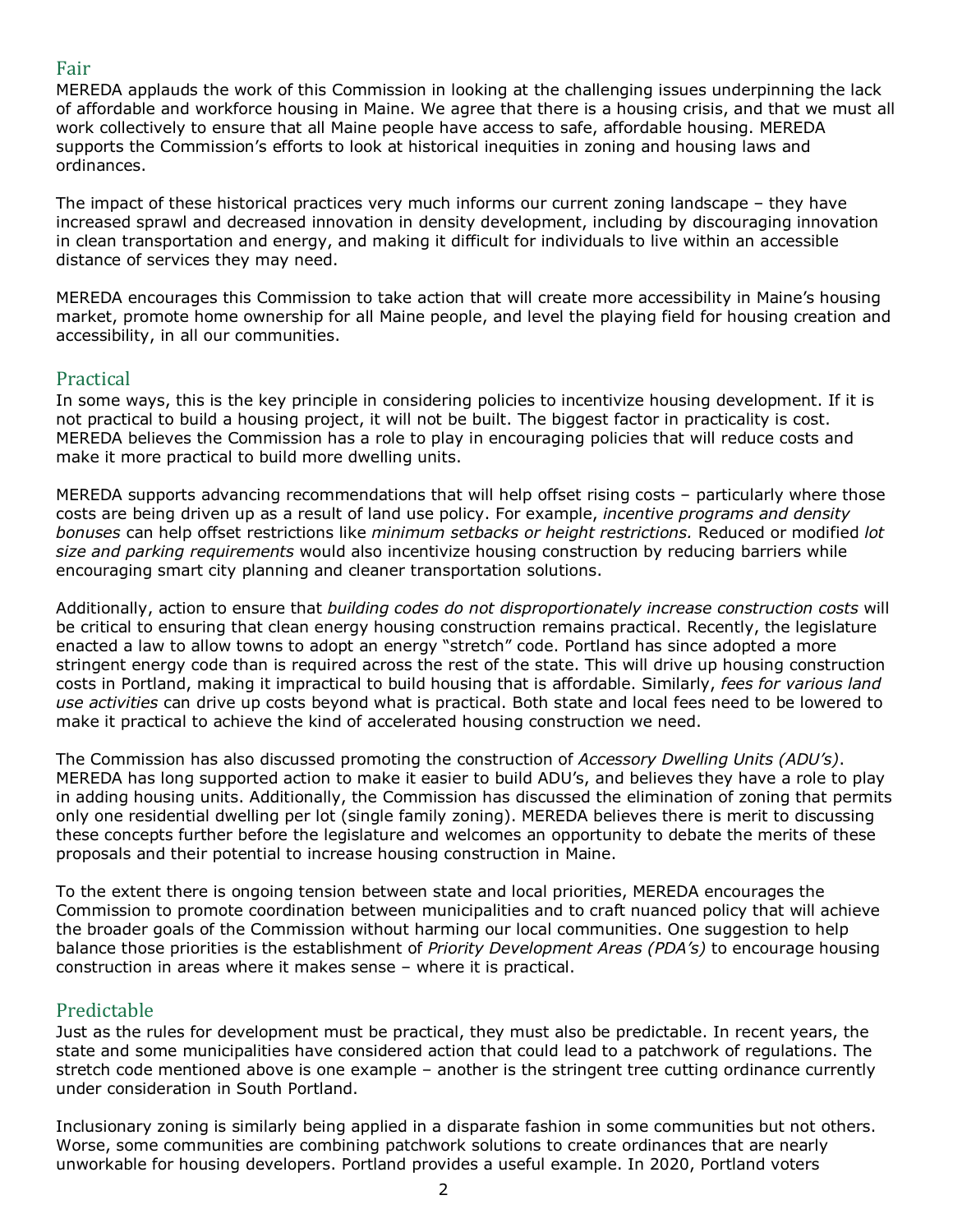supported a "Green New Deal" ordinance that included a requirement that any housing development with 10 or more units include at least 25% of those units as affordable to renters or buyers at 80% of median income. Until just recently, no developer had been able to financially square a project in Portland under these new requirements. The one developer who has succeeded in getting a project approved before the Planning Board since that ordinance took effect has stated publicly that the project is only possible due to a *density bonus* and the purchase of land at a discounted rate.<sup>[1](#page-2-1)</sup> While those incentives worked in this instance, they are not universal and developers interested in starting projects cannot predict whether they might be eligible for similar incentives.

This recent trend of patchwork, unpredictable regulation, is concerning. In the early 2010's, in recognition of the importance of universally recognized, data-driven and predictable building codes, Maine enacted the Maine Uniform Building and Energy Code (MUBEC). The MUBEC has been critical to ensuring that safe and energy efficient housing development is consistent across town lines. It has also been critical to streamlining costs, by allowing developers to predict what resources they will need and understand what standards must be met. The MUBEC represents a successful statewide policy that protects Maine people while providing a predictable set of regulations for developers.

The unraveling of statewide standards, like the MUBEC, and the implementation of stand-alone land use ordinances in some Maine towns, like inclusionary zoning, threaten to return Maine to a landscape of scattered regulation. Unpredictable regulation discourages innovative planning and development, and creates an uneven playing field across Maine's communities.

MEREDA encourages this Commission to look closely at the current balance between statewide regulation and local control, and to implement policies that ensure predictability for housing developers across the state. Specifically, MEREDA would encourage this Commission not to allow a further unspooling of the MUBEC, and to consider incentives for municipalities who adopt certain land use ordinances that encourage housing development under certain conditions and standards as determined by the state and informed by the work of this commission.

For example, this Commission is considering two recommendations that would create more statewide predictability: 1) Ensuring that Accessory Dwelling Units (ADUs) may be built as a matter of right on residential property; and 2) Eliminating the option of a single family residential zone. Both of these recommendations would set statewide standards, requiring municipalities to adopt ordinances to effectuate them. At this time, MEREDA does not take a position on the two recommendations, but does believe that further conversation and debate at the legislature would be appropriate. We also believe these recommendations represent the type of statewide solution that will drive real change, and we applaud the Commission for considering bold action.

## <span id="page-2-0"></span>MEREDA Engagement, Advocacy to Streamline State and Local Laws: a Case Study

MEREDA has long been engaged in working with the Legislature to streamline municipal and environmental review of housing construction projects, ensure balance in regulations and financial burdens, and promote practical, effective policies to accelerate housing construction. This work is not always easy, or expeditious.

In 2019, MEREDA worked with allies and policymakers to enact a common sense exemption to State subdivision review requirements. MEREDA hopes that the following overview of that process, which aimed to make only a small change in zoning law, will prove useful to the Commission in understanding the challenges that lay may lay ahead in implementing larger changes to Maine's zoning and land use laws.

i,

<span id="page-2-1"></span> $1$  A Portland development will be the first under new affordability rules, Mainebiz.biz, October 26, 2021, available at [https://www.mainebiz.biz/article/a-portland-development-will-be-the-first-under-new-affordability](https://www.mainebiz.biz/article/a-portland-development-will-be-the-first-under-new-affordability-rules?utm_source=Newsletter&utm_medium=email&utm_content=Real+Estate+Insider%3A+New+rules+apply+to+Portland+development&utm_campaign=REI+102821+v2)[rules?utm\\_source=Newsletter&utm\\_medium=email&utm\\_content=Real+Estate+Insider%3A+New+rules+apply+to+P](https://www.mainebiz.biz/article/a-portland-development-will-be-the-first-under-new-affordability-rules?utm_source=Newsletter&utm_medium=email&utm_content=Real+Estate+Insider%3A+New+rules+apply+to+Portland+development&utm_campaign=REI+102821+v2) [ortland+development&utm\\_campaign=REI+102821+v2](https://www.mainebiz.biz/article/a-portland-development-will-be-the-first-under-new-affordability-rules?utm_source=Newsletter&utm_medium=email&utm_content=Real+Estate+Insider%3A+New+rules+apply+to+Portland+development&utm_campaign=REI+102821+v2)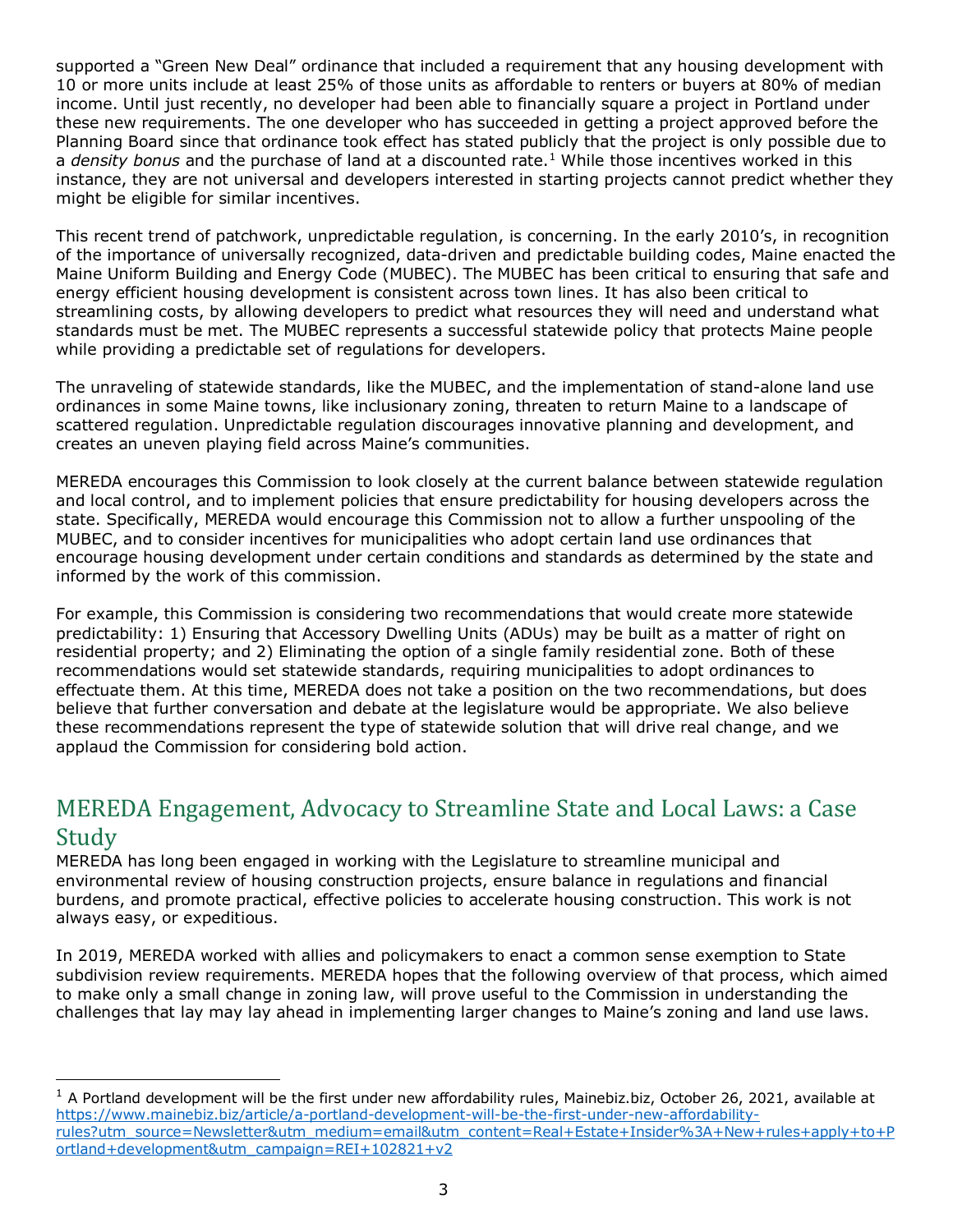### <span id="page-3-0"></span>The Problem: Redundant, Unnecessary Review of the Interior Division of a Building into Housing Units

Prior to 2019, a proposed project to divide the interior of an existing building (such as a schoolhouse), into three or more housing units, triggered municipal review under the state's subdivision review laws. As a general matter, state subdivision review statutes preempt local ordinances insofar as municipalities are required to adopt the provisions of the state subdivision law and apply them to projects in their towns. Accordingly, municipalities were required to apply state subdivision law to the any project application for the interior division of a building into three or more dwelling units.

Often, the requirements of the state subdivision law were inappropriate for the interior division of a building. For example, state subdivision law might require a certain street width or sidewalk design to accommodate a traditional subdivision which would have multiple homes on multiple parcels of land. That requirement is inappropriate to the interior division of a building into dwelling units – there won't be sidewalks inside the building. The disconnect between state subdivision requirements and the type of project at issue caused developers to seek multiple waivers for the redundant or inappropriate requirements, adding time and cost to the project.

At the same time, the town's land use review entity would conduct a municipal site plan review of the project. A municipal site plan review is a comprehensive and town-specific set of requirements related to all aspects of a project including size, sewer and water, parking, etc. It addresses all of the relevant concerns a town may have in the interior division of a building – such as appropriate parking, lighting, sewer and electrical infrastructure, etc.,

In other words, developers were forced to undergo two separate review processes, one of which was largely redundant or irrelevant. At the same time, the municipal land use review boards were spending too much time dealing with waivers and the clunky interplay between the laws.

### <span id="page-3-1"></span>The Fix: A Legislative Solution

MEREDA sought and received an exemption, from the 129<sup>th</sup> Legislature, to the state subdivision review law for projects that undergo appropriate municipal site plan review. That exemption, now codified at 30 MRSA § 4402(6) is reproduced below. The exemption allows a municipality to conduct a municipal site plan review of a project to divide the interior of a building into three or more dwelling units without the need for additional state subdivision review.

### *30 MRSA § 4402(6)*



*6. Division of new or existing structures. Beginning July 1, 2018, a division of a new or existing structure into 3 or more dwelling units whether the division is accomplished by sale, lease, development or otherwise in a municipality where the project is subject to municipal site plan review.* 

*A. For the purposes of this subsection, "municipal site plan review" means review under a municipal ordinance that sets forth a process for determining whether a development meets certain specified criteria, which must include criteria regarding stormwater management, sewage disposal, water supply and vehicular access and which may include criteria regarding other environmental effects, layout, scale, appearance and safety.* 

*B. The municipal reviewing authority in each municipality shall determine whether a municipal site plan review ordinance adopted by the municipality meets the requirements of paragraph A.*